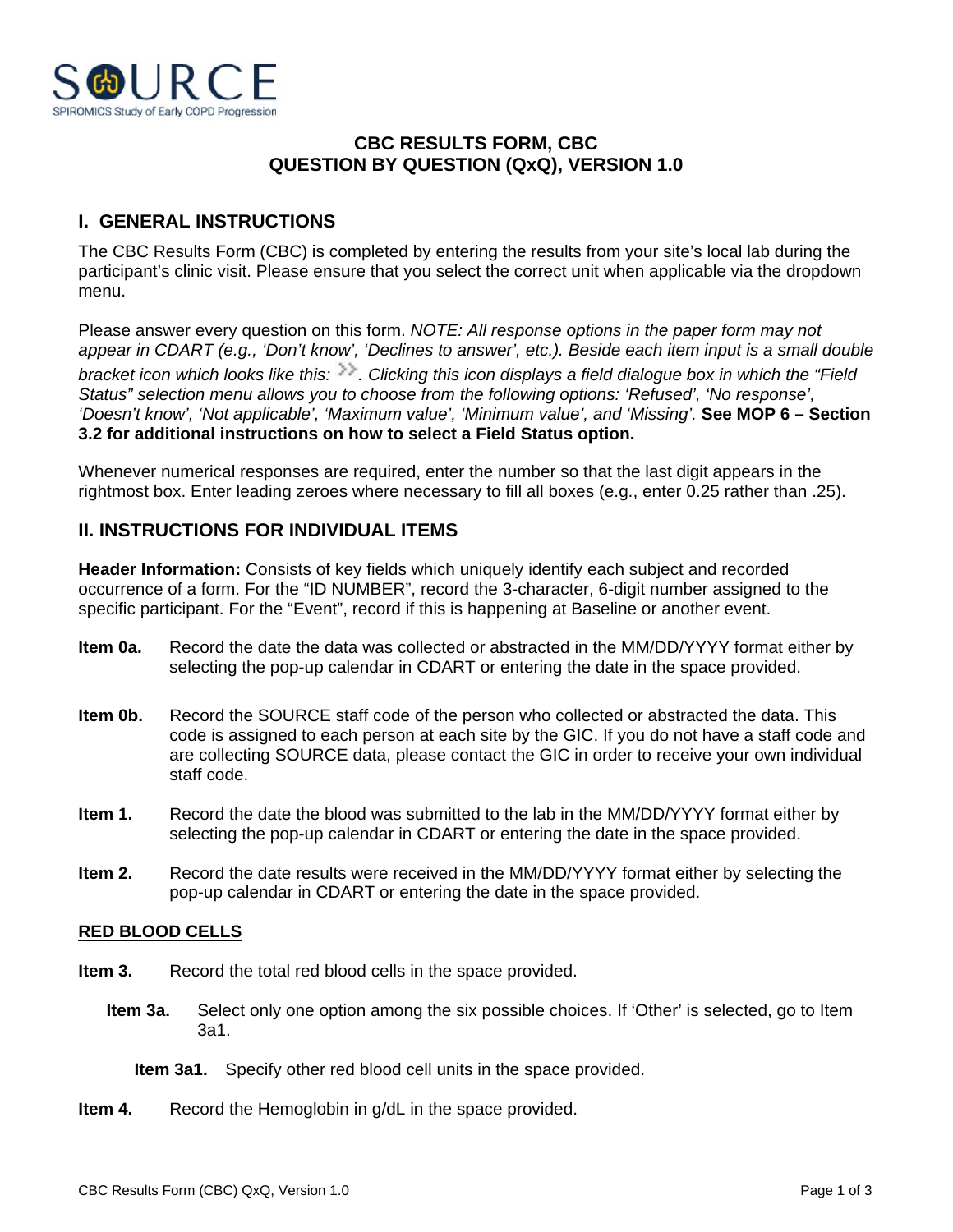- **Item 5.** Record the Hematocrit in % in the space provided.
- **Item 6.** Record the mean corpuscular volume in fL in the space provided.
- **Item 7.** Record the red blood cell distribution width in % in the space provided.

#### **WHITE BLOOD CELLS (ABSOLUTE VALUES)**

- **Item 8.** Record the total white blood cells in the space provided.
	- **Item 8a.** Select only one option among the six possible choices. If 'Other' is selected, go to Item 8a1.

**Item 8a1.** Specify other white blood cell units in the space provided.

- **Item 9.** Record the neutrophil granulocyte in the space provided.
	- **Item 9a.** Select only one option among the six possible choices. If 'Other' is selected, go to Item 9a1.

**Item 9a1.** Specify other neutrophil granulocyte units in the space provided.

- **Item 9b.** Record the neutrophil granulocyte % as a % in the space provided.
- **Item 10.** Record the lymphocytes in the space provided.
	- **Item 10a.** Select only one option among the six possible choices. If 'Other' is selected, go to Item 10a1.

**Item 10a1.** Specify other lymphocytes units in the space provided.

- **Item 10b.** Record the lymphocytes % as a % in the space provided.
- **Item 11.** Record the monocytes in the space provided.
	- **Item 11a.** Select only one option among the six possible choices. If 'Other' is selected, go to Item 11a1.

**Item 11a1.** Specify other monocytes units in the space provided.

- **Item 12.** Record the eosinophil granulocytes in the space provided.
	- **Item 12a.** Select only one option among the six possible choices. If 'Other' is selected, go to Item 12a1.

**Item 12a1.** Specify other eosinophil granulocytes units in the space provided.

- **Item 12b.** Record the eosinophil granulocytes % as a % in the space provided.
- **Item 13.** Record the basophil granulocytes in the space provided.

**Item 11b.** Record the monocytes % as a % in the space provided.